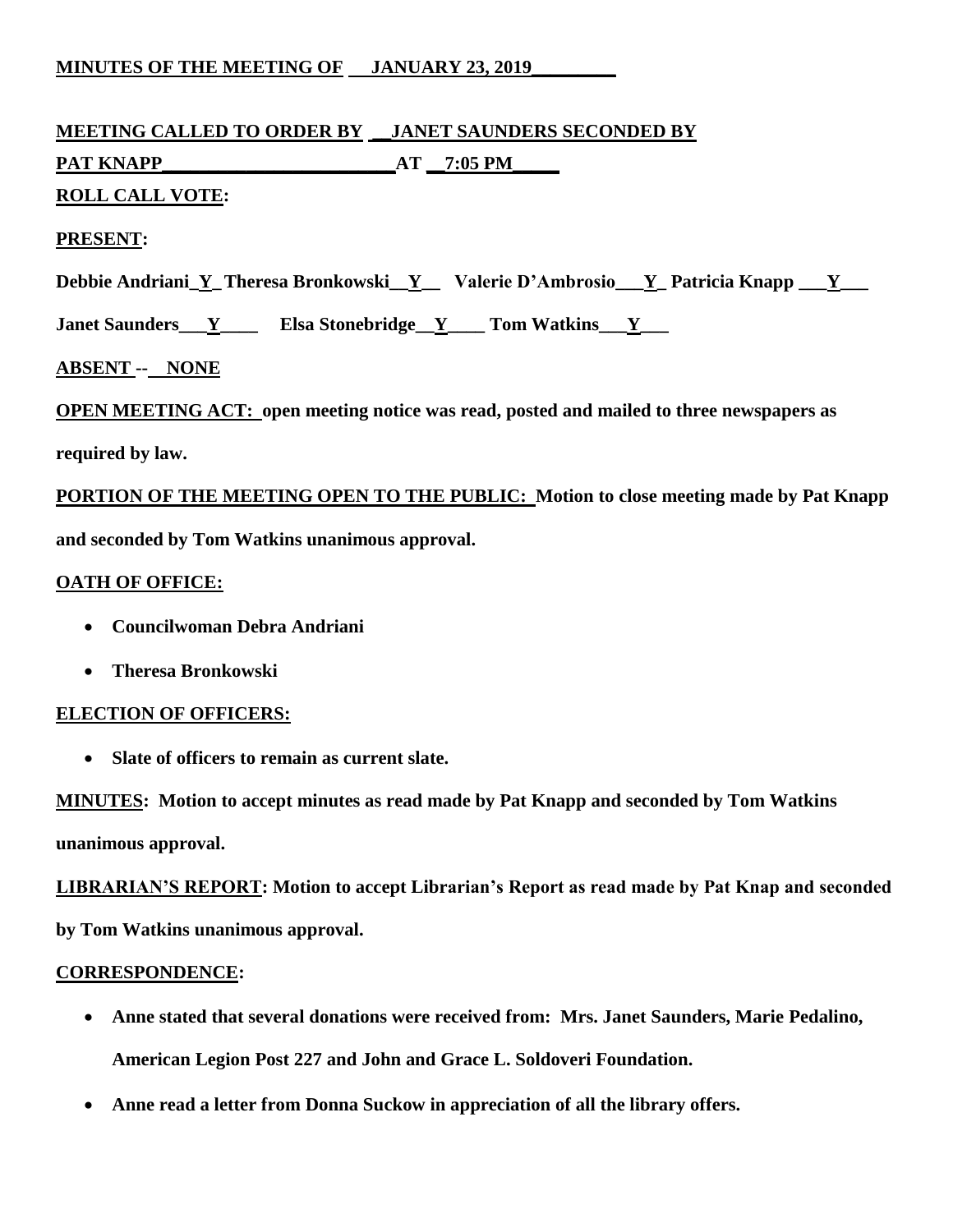**Application for State Library Aid (Per Capita) State FY2020 (Data 2018) was filed and submitted by Lisa Nash, CFO.**

## **OLD BUSINESS-:**

• Motion to approve the monthly charges of \$25.00 for shredding containers from Gaeta Recycling **made by Tom Watkins and seconded by Val D'Ambrosio.** 

# **ROLL CALL VOTE:**

**Debbie Andriani\_Y\_Theresa Bronkowski\_\_Y Valerie D'Ambrosio\_\_\_Y\_ Patricia Knapp \_\_\_Y\_ Janet Saunders\_\_\_Y\_\_\_\_\_\_\_ Elsa Stonebridge\_\_Y\_\_\_\_\_ Tom Watkins\_\_\_Y\_\_\_\_** 

# **NEW BUSINESS:**

- **Personnel update: A motion was made to approve the promotion of Brian Sedita on a part time basis to SLA grade 4. Brian will assume the majority of Kathy's duties and the rest will be distributed among the staff. Pat Galese will be the book discussion liaison.**
- **Facilities update: Anne once again spoke to Jim Niland about renovations to the bathrooms in the main room. He is not sure when it will be done. Vinnie Marciano and Steve Filan will be performing the electrical upgrade in the near future.**
- **Library Programs: Calendars were distributed.**
- **Food for Fines: Once again the library will partner with Little Falls and Woodland Park and collect food for CUMAC.**
- **Pals Plus Voting Representative signed and submitted. Annemarie is Anne's alternate.**

#### **FRIENDS OF THE LIBRARY:**

• Bus trip to Sands Casino 3/26/19 almost full.

#### **FOUNDATION**:

- **Italian Family Style Dinner: over \$10,000 was raised. Chief and Vicki Lynn Coyle were honored to be the recipients of the Mayor San Cherba Award.**
- **Town Wide Trash to Treasure Garage Sale is scheduled for April 27, 2019.**